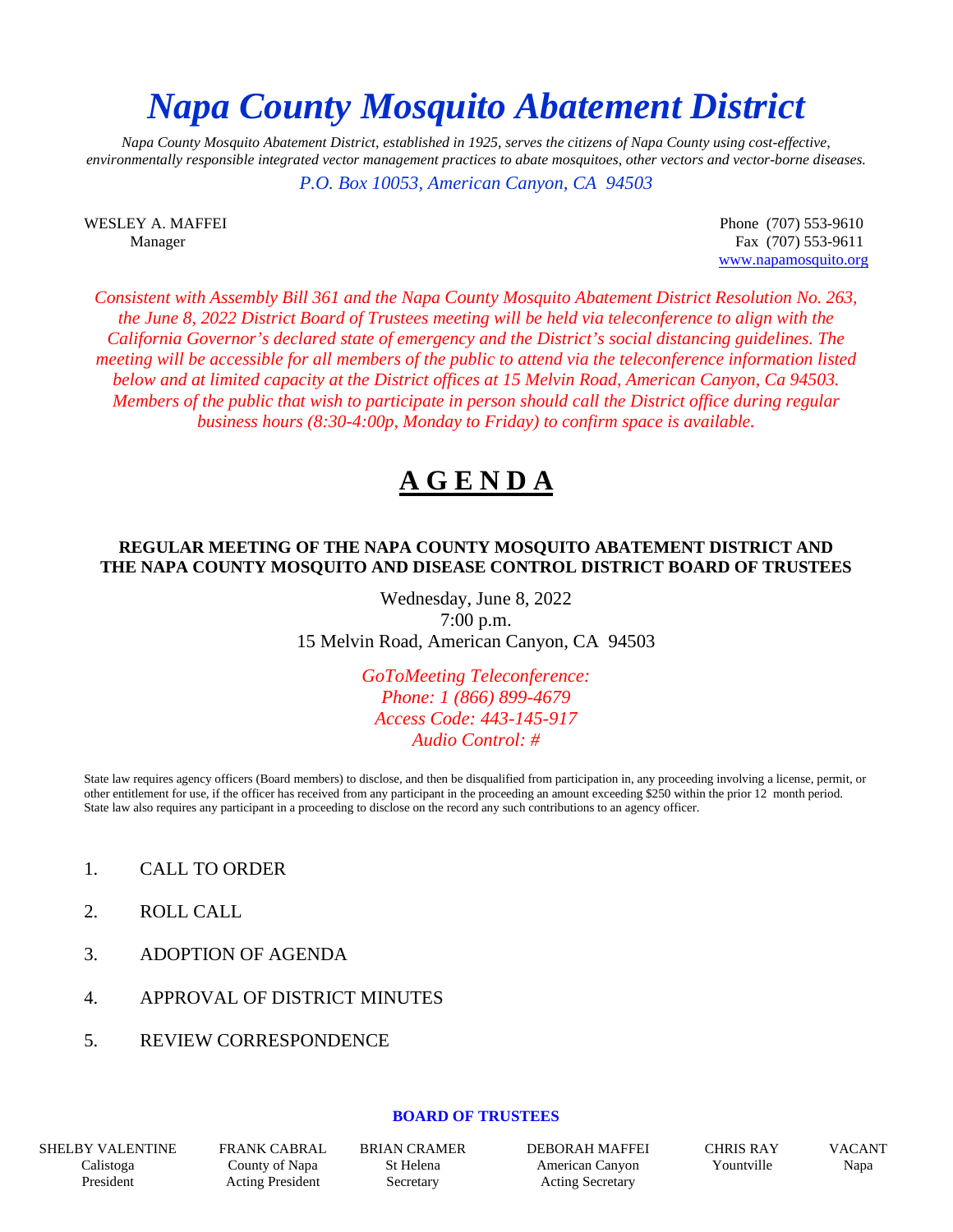#### **RECESS BOARD OF TRUSTEES MEETING AS THE MOSQUITO ABATEMENT DISTRICT AND CONVENE AS THE NAPA COUNTY MOSQUITO AND DISEASE CONTROL DISTRICT BOARD OF TRUSTEES**

- 1. CALL TO ORDER
- 2. ROLL CALL
- 3. PUBLIC HEARING Conduct a public hearing to consider objections or protests to the imposition of an assessment on Napa County property owners to provide funding to the Mosquito and Disease Control District, and allow submission, withdrawal, or changes to assessment.
	- a. Board Opens Public Hearing
	- b. Public Input Portion of Public Hearing (three-minute limit for each speaker)
	- c. Close Public Input Portion of Public Hearing
	- d. Review and Take Action on Resolution No. 101 Approving Engineer's Report, Confirming Diagram and Assessment and Ordering Levy of Assessment for Fiscal Year 2022-2023.

### **RECESS**

- 4. REVIEW AND TAKE ACTION ON 2022/2023 FINAL REVENUE BUDGET
- 5. REVIEW AND TAKE ACTION ON 2022/2023 FINAL EXPENSE BUDGET
- 6. APPROVE PAYMENT OF BILLS
- 7. DISCUSS AND TAKE ACTION ON SCHEDULING A SPECIAL MEETING TO COMPLY WITH THE GUIDELINES IN ASSEMBLY BILL 361: OPEN MEETINGS: STATE AND LOCAL AGENCIES: TELECONFERENCES
- 8. DISCUSSION AND POSSIBLE ACTION ON RESOLUTION NO.102 REGARDING RE-AUTHORIZING REMOTE TELECONFERENCE MEETINGS

#### **ADJOURN MEETING AS THE NAPA COUNTY MOSQUITO AND DISEASE CONTROL DISTRICT BOARD OF TRUSTEES AND RECONVENE AS THE NAPA COUNTY MOSQUITO ABATEMENT DISTRICT BOARD OF TRUSTEES**

- 6. PRESENTATION
	- Karl Malamud-Roam, Ph.D. of Vector Control Consultants will discuss and present Programmatic Environmental Impact Report (PEIR) update.
- 7. REVIEW AND TAKE ACTION ON 2022/2023 FINAL REVENUE BUDGET
- 8. REVIEW AND TAKE ACTION ON 2022/2023 FINAL EXPENSE BUDGET
- 9. DISCUSS TRUSTEE ITEMS
- 10. MANAGER'S REPORT
	- a. Review monthly operations
	- b. Legislative Update
	- c. Other information